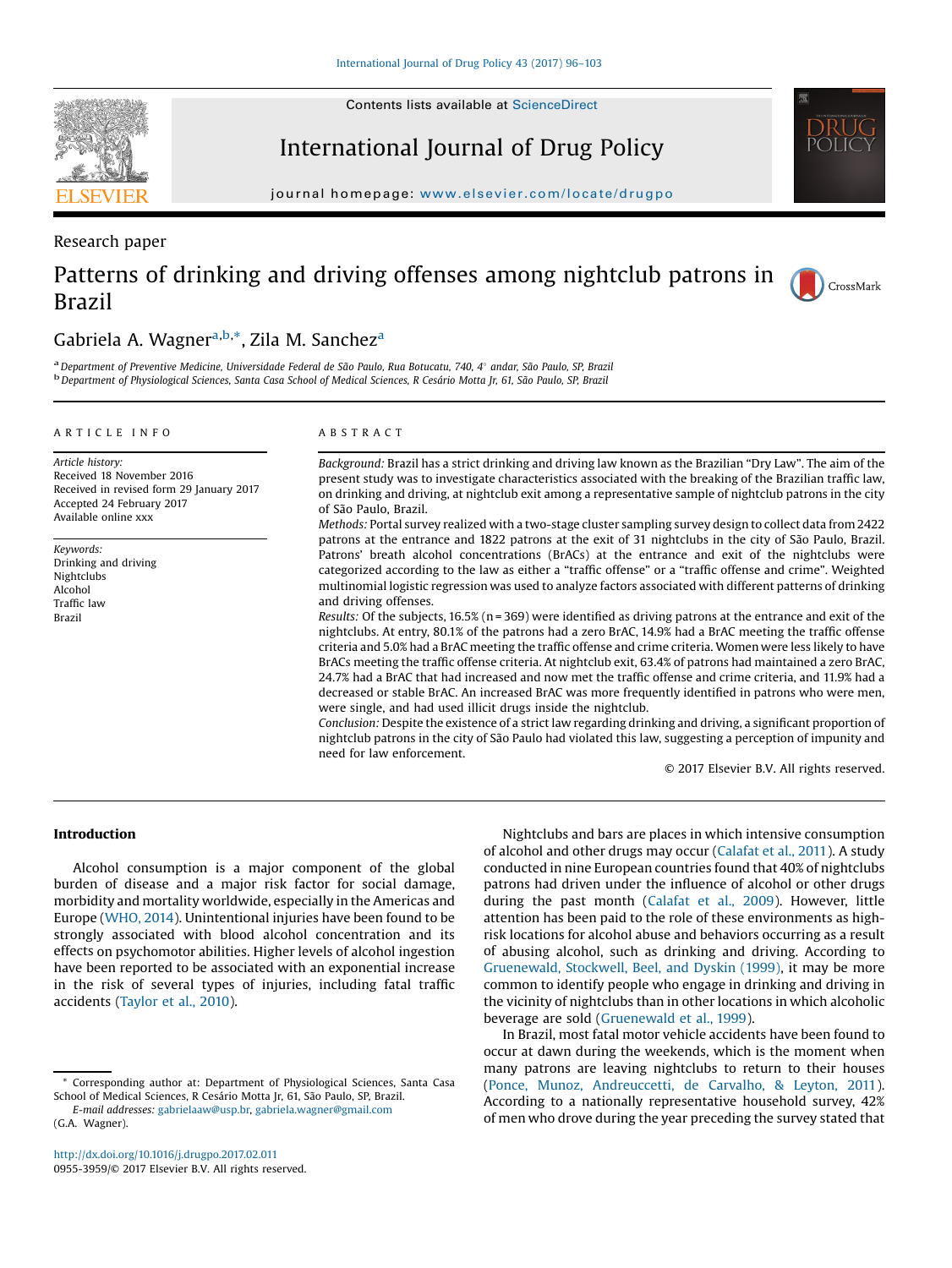they drove at least once under the influence of alcohol. In this sample, binge drinking was found to be associated with drinking and driving ([Pechansky](#page-6-0) et al., 2009).

On the other hand, Brazil has one of the strictest drinking and driving laws, known in Brazil as the "Dry Law", which was first implemented in 2008 (law 11.705) and then modified in 2012 (law 12.760) and 2013 (resolution #432) [\(Resolução](#page-6-0) nº 432, de 23 de [janeiro](#page-6-0) de, 2013). The law states that any presence of alcohol in the breath or blood of drivers is not accepted throughout the country. According to Resolution #432, passed January 23, 2013, a breath alcohol concentration between 0.05–0.33 mg/l is defined as a "traffic offense" and  $> 0.34$  mg/l is defined as a "traffic offense and crime", with punishments ranging from expensive fines to prison. This extremely strict law arose from a demand for governmental action to cope with the excess in traffic-related fatalities that had been identified in the country. As a result, in the years after the implementation of the law, there has been a general reduction in episodes of drinking and driving in most state capitals. However, in São Paulo, the largest city in Latin America, a similar reduction has not occurred and an increase in the rate of drinking and driving among women was identified [\(Malta](#page-6-0) et al., 2014).

Considering that nightclubs have been identified as environments in which the practice of binge drinking occurs [\(Lomba,](#page-6-0) [Apostolo,](#page-6-0) & Mendes, 2009). and that drinking and driving has been targeted as the major risk behavior practiced just after leaving these establishments ([Sanchez,](#page-6-0) Ribeiro, & Wagner, 2015), it is necessary to understand the profile of patrons that continue to engage in this risk behavior, even with the possibility of being severely punished by law.

Therefore, the aim of the present study was to investigate characteristics associated with the breaking of the Brazilian traffic law, on drinking and driving, at nightclub exit among a representative sample of nightclub patrons in the city of São Paulo, Brazil.

#### Methods

#### Sample and procedures

This was a portal survey with the inclusion of 369 driving patrons constituting a population-based representative sample of Brazilian nightclub patrons in the megacity of São Paulo, Brazil ("Balada com Ciência" portal survey study). Data collection took place from January to July 2013, mainly on Friday, Saturday and Sunday nights ( $n = 26$ , 8% of the nightclubs), from 11 pm to 7 am, at each day.

This study used a 2-stage cluster sampling portal survey. The first stage consisted of identifying a systematic sample of nightclubs using a selection probability proportional to the nightclub's maximum capacity. The second stage consisted of completing systematic sampling of every third person in the entrance line of the selected nightclubs.

A target sample size of 1600 patrons was calculated by considering an absolute precision of 5%, a confidence interval (CI) of 95%, the use of 2-stage cluster sampling and a design effect of (Lwanga & [Lemeshow,1991](#page-6-0)). Given a possible refusal rate of 30% and a maximum loss to follow-up from entrance to exit of 40% ([Clapp](#page-6-0) et al., 2007), it was determined that a total of 2912 patrons should be approached. A total of 3063 approaches were completed at the 31 nightclubs that participated in the study, and 2422 interviews (79.1% rate of acceptance among respondents at the time of nightclub entry) were performed. Of the young people who agreed to participate at the time of nightclub entry, 1833 were also interviewed at the time of nightclub exit (76% completed the follow-up interview). Details regarding the sample selection procedure used in the nightclubs have been presented by [Carlini](#page-6-0)

## et al. [\(2014\)](#page-6-0) and Santos, Paes, Sanudo, [Andreoni,](#page-6-0) and Sanchez [\(2015\)](#page-6-0).

The Research Ethics Committee of the Universidade Federal de São Paulo (protocol 21477) approved this study. No interviews were conducted with patrons showing signs of severe intoxication, following the guidelines for screening described by [\(Perham,](#page-6-0) Moore, [Shepherd,](#page-6-0) & Cusens, 2007).

### Measures

Patrons participated in entrance and exit survey interviews and completed a breathalyzer test after each interview (calibrated Draguer Alcotest 7410 plus, Germany). They received a bracelet with a unique code to identify them at the nightclub exit. Seven field researchers used Samsung Galaxy Tablets (Manaus, Brazil) to collect the interview data, and data were sent to a central database in real time.

## Breath Alcohol Concentration (BrAC) and Brazilian law

Brazilian Resolution No. 432, passed January 23, 2013, defines the procedures to be adopted by transit authorities and their agents when monitoring the consumption of alcohol or other psychoactive substances to determine criminal sanctions according to the Brazilian Traffic Code (CTB). Drivers with a BrAC from 0.05 to 0.33 mg/l are cited with a "traffic offense" and issued administrative penalties, including losing the right to drive, financial penalties and retention of vehicles and licensing documentation. Drivers detected to have a BrAC  $>$ 0.34 mg/l are cited for a "traffic offense and crime", prosecuted as criminals and suffer penalties including detention (six months to three years of imprisonment), financial penalties and suspension of the right to drive motor vehicles. For the analyzes described in this article, patron BrAC was categorized according to this resolution and then classified as: zero  $BrAC$  (<0.04 mg/l), traffic offense (0.05–0.33 mg/l) or traffic offense and crime ( $\geq$ 0.34 mg/l).

#### Outcome measure: drinking and driving offense

The outcome measure was created based on two variables: BrAC and self-reported driving. Only self-reported drivers were included in these analyses. Changes in BrAC measures from entrance to exit were estimated in 3 groups of driving patrons: (1) individuals who remained at "zero BrAC" (zero at entrance and zero at exit), (2) individuals with an "increased BrAC" ("zero BrAC" or "traffic offense" at entrance and "traffic offense and crime" at exit) and (3) individuals with a "decreasing/stable BrAC", or those who remained at the "traffic offense" level or had a decreased BrAC at exit when compared to the BrAC measured at entry.

## Covariates under investigation: individual and social environment characteristics

The following variables collected during the entrance interview were analyzed: sex (male/female); age range (18–24 years, 25– 34 years, 35–44 years, 45+ years), marital status (single, other), and education (high school, some college, college graduate). The "type of nightclub" was classified by musical style and categorized into eclectic/pop–rock (plays several musical styles on the same night), electronic, funk/hip-hop, or forró/zouk according to the type of music played in the nightclub, and this categorization was recorded by field staff during data collection (Sañudo, [Andreoni,](#page-6-0) & Sanchez, [2015\)](#page-6-0). The variable "illicit drug use inside nightclub" included a selfreport of at least one of the following substances: marijuana or hashish, cocaine, ecstasy, tobacco, crack, inhalants, ketamine,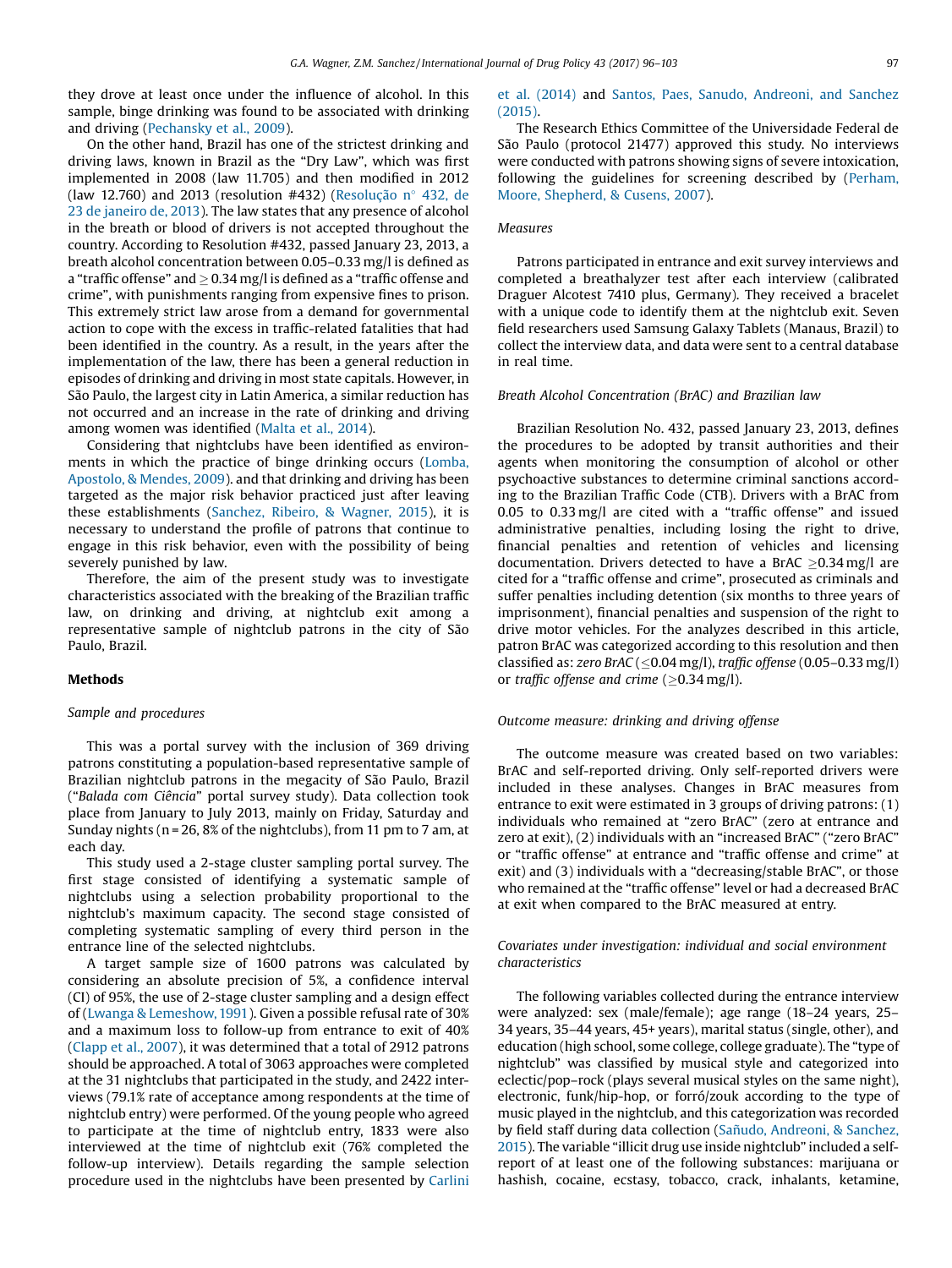methamphetamine, other amphetamines, benzodiazepines or hallucinogens (such as LSD, magic mushrooms and peyote).

## Statistical analysis

Descriptive analyses were carried out on the individual and social environment characteristics and BrAC concentration categorized according to Brazilian law at nightclub entry (baseline). Comparisons were made using the Pearson's chi-square  $(\chi^2)$  test with the Rao–Scott correction (Rao & [Scott,](#page-6-0) 1987). The analyses incorporated weights to correct for the different selection probabilities of the participants, and the results are expressed as weighted values. All p-values <0.050 were considered statistically significant. The survey (svy) package in Stata version 12 was used for analyses, which offers procedures for the analysis of complex sample data, allows for the incorporation of the different weights of observations that may influence the parameter estimates of the total population and considers the effect of sampling on the variance estimates.

Multinomial logistic regression was used for 2 analyses: (1) factors associated with meeting the BrAC criteria for drinking and driving offenses at baseline (nightclub entry) and (2) factors associated with changes in meeting drinking and driving offense criteria according to BrAC measured at nightclub entry and exit among drivers. The reference category for the analyses was zero BrAC. Associations with a p-value  $<$  0.20 in the univariate analyses were incorporated into the multinomial logistic regression using forward selection. The magnitude of the associations was estimated using odds ratios and their respective 95% confidence intervals. Nonsignificant variables were excluded if there was not a change of greater than 10% in the other estimated parameters upon their exclusion.

#### Results

Of the 2422 patrons interviewed at the entrance of the 31 selected nightclubs in the city of São Paulo,  $35.5\%$  (n=869) were passengers;  $25.0\%$  (n=602) arrived by bus;  $12.1\%$  (n=297) arrived by taxi;  $4.5\%$  (n = 105) arrived in another way but did not drive (walking, bicycle, metro);  $0.4%$  (n = 9) arrived by motorcycle and 22.4% (n = 520) were driving patrons (20 missing data). During follow-up at nightclub exit of the 520 patrons that reported driving at nightclub entry, 71.0% (n = 369) reported intention to drive and  $29.0\%$  (n = 151) reported not intending to drive at nightclub exit.

The focus of the present study was on the 369 patrons that drove to and from the nightclub on the night of the survey. These patrons were primarily adults (25–34 years old), single, of middle to high socioeconomic status and college graduates. BrAC levels at nightclub entry were detected, and 80.1% of patrons had a zero BrAC, 14.9% had a BrAC meeting the traffic offense criteria and 5.0% has a BrAC meeting the traffic offense and crime criteria. The individual and social environment characteristics of the driving patrons were compared according to their BrAC at the nightclub entrance, as shown in Table 1. The BrAC groups [zero BrAC, traffic offense; traffic offense and crime] only differed by sex ( $p < 0.001$ ). However, an association was observed between education and tested BAC level, however the relationship is not statistically significant ( $p = 0.072$ ). (Table 1).

In the multinomial logistic regression analyses using zero BrAC patrons as the reference group, women were significantly less likely to meet the BrAC criteria for a traffic offense in the unadjusted model (OR = 0.09; 95%CI 0.02–0.35) and after adjusting for education and type of nightclub ( $OR = 0.09$ ;  $95\%CI = 0.02 - 0.33$ ). Meeting the BrAC criteria for a traffic offense and crime was only inversely associated with having a college education  $(OR = 0.33)$ ; 95%CI = 0.12–0.98) in the unadjusted model ([Table](#page-3-0) 2).

Table 1

Distribution of baseline characteristics by BrAC level classified according to the Brazilian drinking and driving law at the entrance of the nightclub among driving patrons in São Paulo, Brazil – "Balada com Ciência" portal survey (N = 369).

|                                                    |                                                                | Total<br>$(n=369)$<br>wt%(95%CI)                                                  | Zero BrACa,b<br>$(n=282)$<br>wt%(95%CI)                                              | Traffic offense <sup>a,b</sup><br>$(n=61)$<br>wt%(95%CI)                               | Traffic offense and crime <sup>a,b</sup><br>$(n=22)$<br>wt%(95%CI)               | p-Value <sup>c</sup> |
|----------------------------------------------------|----------------------------------------------------------------|-----------------------------------------------------------------------------------|--------------------------------------------------------------------------------------|----------------------------------------------------------------------------------------|----------------------------------------------------------------------------------|----------------------|
| Sex                                                | Male<br>Female                                                 | 100.0<br>$67.3(54.7 - 77.8)$<br>$32.7(22.2 - 45.3)$                               | $80.1(71.2 - 86.8)$<br>72.9(36.9-80.4)<br>$94.8(84.1 - 98.5)$                        | $14.9(10.1 - 21.5)$<br>$21.0(15.1 - 28.3)$<br>$2.5(10.1 - 21.5)$                       | $5.0(2.3 - 10.5)$<br>$6.1(3.0-11.9)$<br>$2,7(2.3-10.5)$                          | < 0.001              |
| Age                                                | $18-24$ years<br>$25-34$ years<br>$35-44$ years<br>$45+$ years | 24.4(16.5-34.4)<br>49.4(39.5-59.4)<br>$18.0(11.9 - 26.2)$<br>$8.2(3.9 - 16.6)$    | $73.8(62.3 - 82.8)$<br>$81.8(70.0 - 89.5)$<br>83.7(66.0-93.1)<br>$81.0(59.5 - 92.4)$ | $17.5(9.8 - 29.1)$<br>$14.3(8.3 - 23.6)$<br>$14.3(6.0 - 30.1)$<br>$12.0(4.3 - 29.0)$   | $8.7(3.1 - 21.6)$<br>$3.9(1.4 - 10.3)$<br>$2.0(0.4 - 9.8)$<br>$7.0(1.6 - 25.7)$  | 0.563                |
| Marital status                                     | Single<br>Other                                                | 79.4(70.0-86.4)<br>$20.6(13.6 - 30.0)$                                            | 78.6(68.8-85.8)<br>85.9(75.2-92.4)                                                   | $15.8(10.4 - 23.1)$<br>$11.8(6.1 - 21.3)$                                              | $5.7(2.6 - 11.9)$<br>$2.3(0.4 - 10.6)$                                           | 0.265                |
| Education                                          | High school<br>Some college<br>College graduate                | $37.5(29.2 - 46.6)$<br>$46.6(40.6 - 52.7)$<br>$15.9(11.9 - 20.9)$                 | $74.7(65.2 - 82.3)$<br>$81.9(71.6 - 88.9)$<br>$90.4(75.2 - 96.6)$                    | $17.8(11.4 - 26.6)$<br>$15.4(9.5 - 23.7)$<br>$7.6(2.3 - 21.7)$                         | $7.5(3.8 - 14.0)$<br>$2.8(0.9 - 7.8)$<br>$2.0(0.2 - 15.5)$                       | 0.072                |
| Type of nightclub                                  | Eclectic/Pop-rock<br>Electronic<br>Funk/Hip-hop<br>Forró/Zouk  | $43.1(22.6 - 68.6)$<br>$27.1(8.1 - 45.2)$<br>$5.4(1.1 - 11.8)$<br>24.4(10.0–62.2) | 77.9(67.4-85.7)<br>76.4(55.0-89.5)<br>$62.3(35.7 - 83.0)$<br>88.3(72.3–95.5)         | $17.5(10.5 - 27.7)$<br>$13.0(6.6 - 23.7)$<br>$33.2(14.8 - 58.6)$<br>$10.3(4.3 - 22.2)$ | $4.6(1.3 - 14.7)$<br>$10.3(3.8 - 26.4)$<br>$4.4(0.6 - 23.8)$<br>$1.5(0.2 - 8.6)$ | 0.168                |
| Illicit drug use inside the nightclub <sup>d</sup> | Yes                                                            | $20.4(13.8 - 29.1)$                                                               | $76.2(61.4 - 86.5)$                                                                  | $19.1(10.8 - 31.5)$                                                                    | $4.7(1.2 - 15.9)$                                                                | 0.543                |

<sup>a</sup> Weighted proportions (data were weighted to be representative of the nightclubs in São Paulo, Brazil).

b Drivers' breath alcohol concentration (BrAC) classified according to Resolution No. 432, passed January 23, 2013: traffic offense (0.05-0.33 mg/l) and traffic offense and crime ( $\geq$ 0.34 mg/l).<br><sup>c</sup> Rao–Scott chi-square test.

<sup>d</sup> Illicit drug use inside the nightclub included the use of at least one of the following substances: marijuana or hashish, cocaine, ecstasy, tobacco, crack, inhalants, ketamine, methamphetamine, other amphetamines, benzodiazepines or hallucinogens (such as LSD, mushrooms and peyote).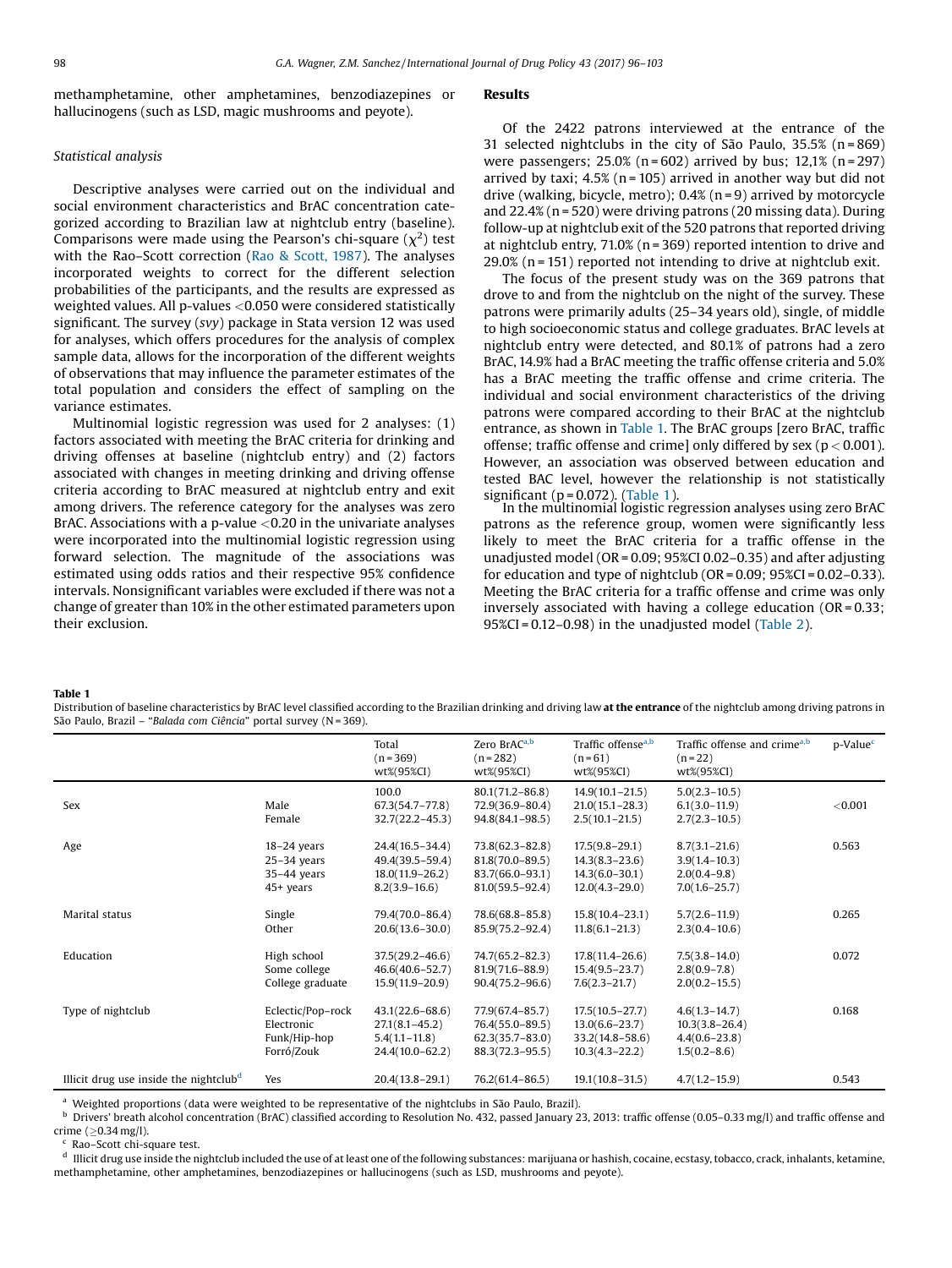#### <span id="page-3-0"></span>Table 2

Association between sociodemographic characteristics, nightclub type and BrAC level classified according to the Brazilian drinking and driving law at the **entrance of the** nightclub among driving patrons in São Paulo, Brazil – "Balada com Ciência" portal survey (N=369).

|                   |                                                               | Traffic offense <sup>a,b,c</sup>                                |                         |                                                                    |                         | Traffic offense and crime <sup>a,b,c</sup>                      |                         |                                                                     |                         |  |
|-------------------|---------------------------------------------------------------|-----------------------------------------------------------------|-------------------------|--------------------------------------------------------------------|-------------------------|-----------------------------------------------------------------|-------------------------|---------------------------------------------------------------------|-------------------------|--|
|                   |                                                               | UnOR(95%CI)                                                     | p-Value                 | AdOR(95%CI)                                                        | p-Value                 | UnOR(95%CI)                                                     | p-Value                 | AdOR(95%CI)                                                         | p-Value                 |  |
| Sex               | Male<br>Female                                                | $0.09(0.02 - 0.35)$                                             | 0.001                   | $0.09(0.02 - 0.33)$                                                | 0.001                   | $0.34(0.04 - 1.40)$                                             | 0.128                   | $0.69(0.15 - 3.07)$                                                 | 0.604                   |  |
| Education         | High school<br>Some college<br>College graduate               | $0.78(0.42 - 1.46)$<br>$0.35(0.10 - 1.17)$                      | 0.439<br>0.087          | $0.95(0.48 - 1.86)$<br>$0.50(0.15 - 1.62)$                         | 0.890<br>0.240          | $0.33(0.12 - 0.98)$<br>$0.22(0.03 - 1.65)$                      | 0.047<br>0.137          | $0.40(0.12 - 1.29)$<br>$0.28(0.04 - 2.29)$                          | 0.121<br>0.229          |  |
| Type of nightclub | Eclectic/Pop-rock<br>Electronic<br>Funk/Hip-hop<br>Forró/Zouk | $0.75(0.26 - 2.13)$<br>$2,37(0.68-8.22)$<br>$0.51(0.17 - 1.57)$ | 0.583<br>0.166<br>0.236 | $0.58(0.250 - 1.67)$<br>$2.03(0.44 - 9.33)$<br>$0.66(0.24 - 1.86)$ | 0.304<br>0.348<br>0.427 | $2,37(0.40-13.83)$<br>$1,21(0.11-13.44)$<br>$0.28(0.03 - 2.91)$ | 0.323<br>0.871<br>0.281 | $2,84(0.56 - 14.30)$<br>$1.15(0.09 - 13.98)$<br>$0.44(0.05 - 3.74)$ | 0.197<br>0.908<br>0.446 |  |

UnOR = Unadjusted odds ratio.

AdOR = Adjusted odds ratio.

b Drivers' breath alcohol concentration (BrAC) classified according to Resolution No. 432, passed January 23, 2013: traffic offense (0.05-0.33 mg/l) and traffic offense and Crime  $(≥0.34 \text{ mg/l}).$ <br><sup>a</sup> Weighted proportions (data were weighted to be representative of the nightclubs in São Paulo, Brazil).

<sup>c</sup> Multinomial logistic regression with zero BrAC patrons as the reference group.



Fig. 1. Proportions of drivers with breath alcohol concentration (BrAC) detected in categories defined according to Resolution No. 432, passed January 23, 2013-traffic offense  $(0.05-0.33$  mg/l) and traffic offense and crime ( $\geq 0.34$  mg/l) – at entrance and at the exit of the nightclub among patrons in São Paulo, Brazil – "Balada com Ciência" portal survey  $(N = 369)$ .

Of the driving patrons, 63.4% maintained a zero BrAC, 24.7% had a BrAC that increased to meet the traffic offense and crime criteria, and 11.9% had a decreased or stable BrAC. Fig. 1 illustrates the significant differences identified in BrACs detected at nightclub entry and exit ( $p < 0.001$ ). An increase in the proportion of patrons with a BrAC meeting the traffic offense and crime criteria (5.0% at entrance versus 19.7% at exit), increase in the proportion of patrons with a BrAC meeting the traffic offense criteria (14.9% at entrance versus 15.7% at exit) and decrease in the proportion of patrons with a zero BrAC (80.1% at entrance versus 64.6% at exit) were identified.

[Table](#page-4-0) 3 shows the changes in patron BrAC from nightclub entrance to exit according to baseline characteristics The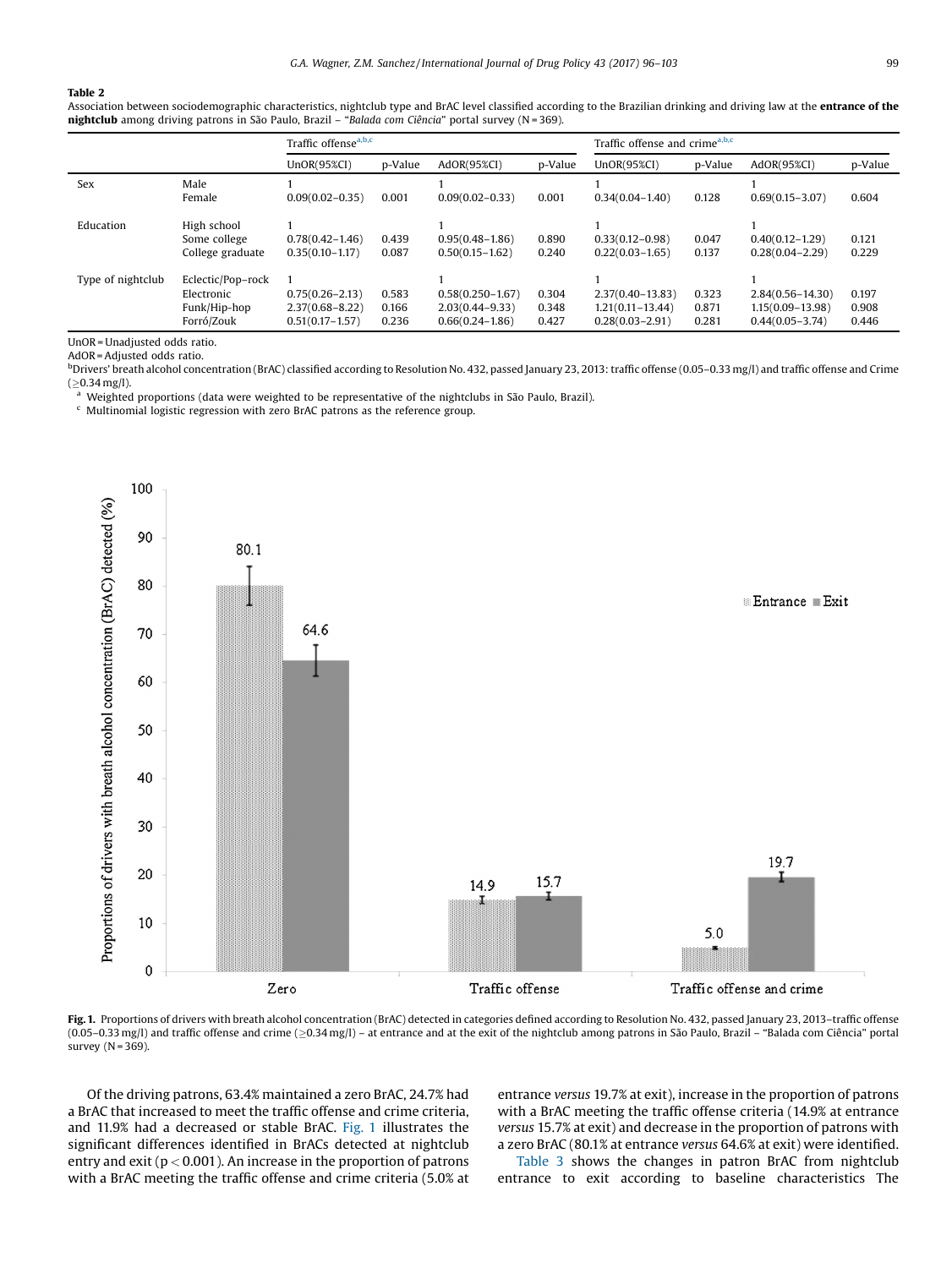## <span id="page-4-0"></span>Table 3

Weighted distribution of sociodemographic characteristics, nightclub type and illicit drug use inside the nightclub in categories defined according to Brazilian law and evaluated based on changes in the BrAC detected at the exit of the nightclub and the entrance of the nightclub among driving patrons in São Paulo, Brazil – "Balada com Ciência" portal survey (N = 369).

|                                                    |                                                               | Changes in BrAC detected at the exit and at the entrance of the nightclub                |                                                                                        |                                                                                     |                      |  |  |  |  |
|----------------------------------------------------|---------------------------------------------------------------|------------------------------------------------------------------------------------------|----------------------------------------------------------------------------------------|-------------------------------------------------------------------------------------|----------------------|--|--|--|--|
|                                                    |                                                               | Zero BrAC <sup>a,c</sup><br>$(n=217)$<br>wt%(95%CI)                                      | Increasing BrAC <sup>a,c</sup><br>$(n = 100)$<br>wt%(95%CI)                            | Decreasing/Stable BrAC <sup>a,c</sup><br>$(n = 52)$<br>wt%(95%CI)                   | p-Value <sup>d</sup> |  |  |  |  |
| Sex                                                | Male<br>Female                                                | $55.5(46.0 - 64.5)$<br>79.6(61.6-90.4)                                                   | 28.4(20.6-37.7)<br>$17.2(8.3 - 32.3)$                                                  | $16.1(11.4 - 22.4)$<br>$3.2(0.7-12.6)$                                              | 0.005                |  |  |  |  |
| Age                                                | $18-24$ years<br>$25-34$ years<br>$35-44$ years<br>45+ years  | $58.4(49.3 - 66.8)$<br>$62.0(46.1 - 75.7)$<br>$67.5(47.9 - 82.4)$<br>$77.0(55.7 - 89.8)$ | $23.9(16.0 - 33.9)$<br>$29.0(18.1 - 42.7)$<br>$23.0(11.9 - 39.5)$<br>$5.8(1.3 - 21.5)$ | $17.7(10.3 - 28.6)$<br>$9.0(4.8 - 16.1)$<br>$9.5(3.3 - 24.2)$<br>$17.2(6.5 - 38.2)$ | 0.180                |  |  |  |  |
| Marital status                                     | Single<br>Other                                               | $60.5(49.4 - 70.6)$<br>74.9(61.9-84.6)                                                   | $26.6(19.0 - 35.9)$<br>$16.7(8.4 - 30.4)$                                              | $12.9(8.1 - 19.5)$<br>$8.4(4.0 - 16.3)$                                             | 0.052                |  |  |  |  |
| Education                                          | High school<br>Some college<br>College graduate               | 55.8(48.0-63.3)<br>$67.6(52.7 - 79.5)$<br>70.6(54.4-82.9)                                | $30.0(22.7 - 38.4)$<br>$21.7(12.1 - 35.6)$<br>$22.5(12.7-36.5)$                        | $14.2(8.8 - 21.9)$<br>$10.7(6.9 - 16.2)$<br>$6.8(2.1 - 19.3)$                       | 0.154                |  |  |  |  |
| Type of nightclub                                  | Eclectic/Pop-rock<br>Electronic<br>Funk/Hip-hop<br>Forró/Zouk | $59.8(51.0 - 68.0)$<br>56.7(39.2-70.9)<br>38.8(24.6-55.0)<br>$77.2(55.1 - 90.3)$         | 29.1(19.9-40.2)<br>$27.6(20.7 - 35.7)$<br>$47.0(29.4 - 65.2)$<br>$13.5(5.1 - 30.9)$    | $11.1(6.2 - 18.7)$<br>$16.7(6.3 - 37.1)$<br>$14.2(5.6 - 31.4)$<br>$9.3(4.7 - 17.3)$ | 0.123                |  |  |  |  |
| Illicit drug use inside the nightclub <sup>b</sup> | Yes<br>Total                                                  | $52.5(40.1 - 64.6)$<br>$63.4(52.3 - 73.1)$                                               | 37.7(26.6-50.2)<br>24.7(17.2-34.2)                                                     | $9.7(3.9 - 22.1)$<br>$11.9(7.8 - 17.6)$                                             | 0.032                |  |  |  |  |

<sup>a</sup> Weighted proportions (data were weighted to be representative of the nightclubs in São Paulo, Brazil).

<sup>b</sup> Illicit drug use inside the nightclub included the use of at least one of the following substances: marijuana or hashish, cocaine, ecstasy, tobacco, crack, inhalants, ketamine, methamphetamine, other amphetamines, benzodiazepines or hallucinogens (such as LSD, mushrooms and peyote).

 $c$  Drivers' breath alcohol concentration at the nightclub exit in relation to their BrAC at nightclub entry.

<sup>d</sup> Rao–Scott chi-square test.

chi-square test reveals differences of gender and illicit drug use among the three groups of patrons (Table 3). The associations between changes in BrAC and baseline characteristics in the final multinomial logistic regression using zero BrAC patrons as reference group are shown in Table 4. Having an increased BrAC was negatively associated with female gender and having a marital status other than single (married or widowed) and positively associated with being interviewed at a funk/hip-hop type of nightclub and illicit drug use inside the nightclub in the unadjusted model. After controlling for all variables, only illicit drug use inside the nightclub was positively associated with increased BrAC. Driving patrons who reported the use of illicit drugs inside the venue had 90% greater odds of having an increased BrAC measured when exiting the nightclub. Having a decreased or stable BrAC was inversely associated with sex: women had 85% lower odds of having a decreased BrAC at nightclub exit (Table 4).

## Table 4

Association between having a BrAC that changed from nightclub entry to exit according to baseline characteristics among driving patrons in São Paulo, Brazil - "Balada com Ciência" portal survey (N = 369).

|                                                |                                                               | Increasing BrAC <sup>c</sup><br>UnOR(95%CI)                       | p-Value                 | AdOR(95%CI)                                                       | p-Value                 | Decreasing/Stable BrAC <sup>c</sup><br>$UnOR(95\%CI)$             | p-Value                 | AdOR(95%CI)                                                        | p-Value                 |
|------------------------------------------------|---------------------------------------------------------------|-------------------------------------------------------------------|-------------------------|-------------------------------------------------------------------|-------------------------|-------------------------------------------------------------------|-------------------------|--------------------------------------------------------------------|-------------------------|
| Sex                                            | Male<br>Female                                                | $0.42(0.20 - 0.94)$                                               | 0.037                   | $0.51(0.23 - 1.10)$                                               | 0.084                   | $0.14(0.03 - 0.63)$                                               | 0.012                   | $0.15(0.04 - 0.66)$                                                | 0.014                   |
| Marital status                                 | Single<br>Other                                               | $0.50(0.26 - 0.96)$                                               | 0.038                   | $0.57(0.29 - 1.11)$                                               | 0.101                   | $0.52(0.22 - 1.22)$                                               | 0.130                   | $0.56(0.21 - 1.50)$                                                | 0.238                   |
| Type of nightclub                              | Eclectic/Pop-rock<br>Electronic<br>Funk/Hip-hop<br>Forró/Zouk | $1.01(0.52 - 1.99)$<br>$2.50(1.02 - 6.06)$<br>$0.36(0.10 - 1.23)$ | 0.953<br>0.045<br>0.102 | $0.73(0.35 - 1.60)$<br>$2.36(0.78 - 7.10)$<br>$0.45(0.13 - 1.50)$ | 0.430<br>0.121<br>0.188 | $1.62(0.44 - 5.97)$<br>$1.98(0.62 - 6.30)$<br>$0.64(0.23 - 1.84)$ | 0.453<br>0.233<br>0.405 | $1.37(0.40 - 4.68)$<br>$2.11(0.42 - 10.64)$<br>$0.94(0.35 - 2.53)$ | 0.605<br>0.351<br>0.910 |
| Illicit drug use inside nightclub <sup>b</sup> | N <sub>0</sub><br>Yes                                         | $2.15(1.18 - 3.92)$                                               | 0.014                   | $1.91(1.04 - 3.52)$                                               | 0.037                   | $1.00(0.41 - 2.41)$                                               | 0.993                   | $0.76(0.32 - 1.80)$                                                | 0.528                   |

Multinomial logistic regression with zero BrAC patrons as the reference group.

UnOR = Unadjusted odds ratio.

AdOR =Adjusted odds ratio.

<sup>b</sup> Illicit drug use inside the nightclub included the use of at least one of the following substances: marijuana or hashish, cocaine, ecstasy, tobacco, crack, inhalants, ketamine, methamphetamine, other amphetamines, benzodiazepines or hallucinogens (such as LSD, mushrooms and peyote).

 $c$  BrAC at nightclub exit in relation to BrAC at nightclub entry.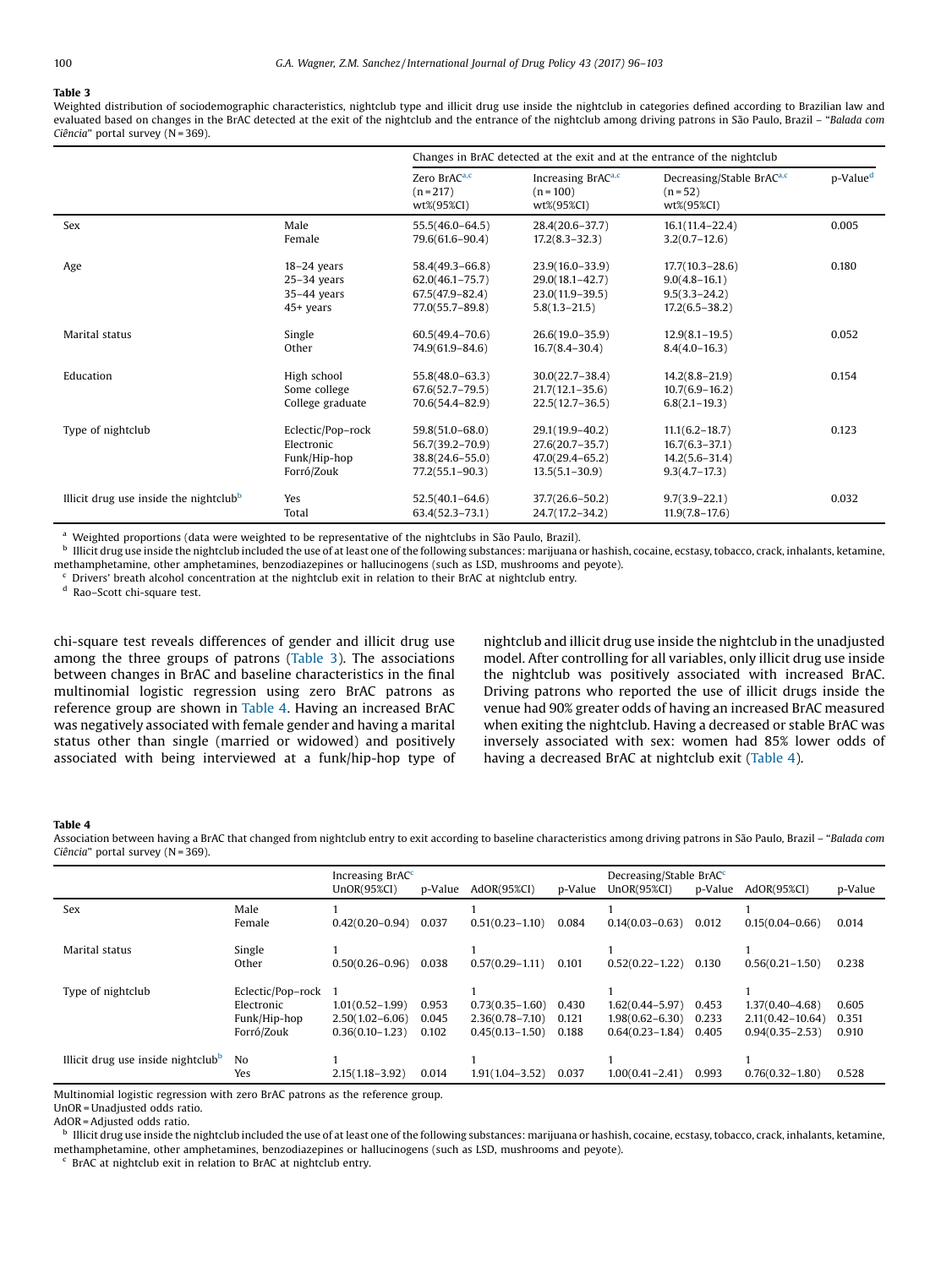#### Discussion

Our results demonstrated that 16.5% (n = 369) of interviewed subjects were driving patrons at nightclub entry and exit. At the entrance, the patrons reported that they have drove to the venue and at the exit, they reported the intention to drive just after the interview. These patrons were primarily adults (25–34 years old), single, of middle to high socioeconomic status and college graduates. At entry, 80.1% had a zero BrAC, 14.9% had a BrAC meeting the "traffic offense" criteria and 5.0% had a BrAC meeting the "traffic offense and crime" criteria according to Brazilian legislation. Among these patrons, meeting the traffic offense criteria was negatively associated with female gender. At nightclub exit, 63.4% of patrons had maintained a zero BrAC, 24.7% had a BrAC that had increased and now met the traffic offense and crime criteria, and 11.9% had a decreased or stable BrAC. An increased BrAC was more frequently identified patrons who were men, were single, and had used illicit drugs inside the nightclub.

We highlight the finding that intention to drive was generally associated with a low BrAC, which was supported by the high prevalence of drivers with a "zero BrAC" in the sample. Similar findings have been reported by Martin, Chaney, and [Cremeens-](#page-6-0)[Matthews](#page-6-0) (2015) in a study conducted among college students in the USA. However, at baseline, approximately 20% of patrons entered the nightclub with a detectable alcohol concentration according to Brazilian law. Noteworthy is the fact that these patrons were driving under the influence of alcohol. This may reflect two situations. The first situation, in which young people have a perception of impunity in this context, would indicate that patrons believed that they would not be captured by alcohol or drug breathing tests while driving on the streets, and the second situation would suggest that these individuals underestimated their breath alcohol concentration. It has been reported that the enforcement of more restrictive laws in certain locations may cause young people to have a greater concern regarding their blood or breath alcohol concentration Martin, Chaney, [Cremeens-](#page-6-0)Matthews, and [Vail-Smith](#page-6-0) (2016), which may be reflected in a decrease in the prevalence of drunk drivers ([Xuan](#page-7-0) et al., 2015). According to [Martin](#page-6-0) et al. (2016), women under the age of 21 years were identified to be the population most likely to underestimate their blood alcohol concentration; however, this finding not supported by our results because neither female gender nor younger age were identified as risk factors for drinking and driving.

Female gender was identified as a protective factor for having a high BrAC among drivers, which was reflected by the maintained or decreased alcohol concentrations frequently identified in women at nightclub exit. Although men have been reported to usually drink more than women (Holmila & [Raitasalo](#page-6-0) 2005; [Kuntsche,](#page-6-0) Rehm, & Gmel, 2004) gender differences in alcohol consumption represent a universal phenomenon of concern (Wilsnack, [Wilsnack,](#page-7-0) & Obot, 2005). Several studies have shown that male drivers were more likely to be involved in traffic accidents when they imbibed any amount of alcohol and decided to drive, especially during nights and on weekends. Similar findings have not been reported in women [\(Hingson](#page-6-0) & Winter, 2003; Horwood & [Fergusson,](#page-6-0) 2000). A study conducted by the Forensic Medicine Institute of São Paulo on alcohol consumption and traffic accidents revealed that of the 907 accident victims studied, the majority (79.6%) involved males, and high BACs were more frequently detected in men (44.7%) than women (18.4%). It has also been reported that half of traffic accidents were associated with bars and parties and occurred during the period between midnight and six in the morning on weekends [\(Ponce](#page-6-0) et al., 2011).

In this study, it was identified that 24.7% of patrons had a BrAC that had increased from nightclub entrance to exit; this finding was particularly common in patrons that were men, were single and had used drugs inside the nightclubs. Similar behavioral patterns have been observed in other countries, such as Australia, where a study evaluating blood alcohol concentrations (BACs) measured at nightclub exit identified that a higher proportion of drunk drivers were men, were office workers, had engaged in pre-drinking and had used drugs inside the venues [\(Curtis](#page-6-0) et al., 2016). Even in Brazil, a national sample showed that a higher prevalence of drinking and driving was identified in men, those who had engaged in binge drinking during the past 12 months and those who had unfavorable opinions about driving laws and public policies [\(Pechansky](#page-6-0) et al., 2009). Moreover, fatal traffic accidents in Brazil have been reported to be more prevalent among men aged 25 years and persons with a higher BAC [\(Ponce](#page-6-0) et al., 2011), suggesting that the group at risk for increased BrACs at nightclub exit may be similar to the group that is more frequently involved in fatal car crashes in Brazil.

It is known that in Brazil, in spite of the existence of a law strictly defining a BrAC of  $<$  0.05 mg/l for driving, this law is often not enforced (Bulletin of the World Health [Organization,](#page-6-0) 2011), which may be observed in the fact that, in this study, there was a higher prevalence of drivers with increased alcohol concentrations compared to those whose alcohol concentrations remained stable or decreased. A systematic review published in 2008 including 32 studies showed strong evidence of an association between increased law enforcement and a reduction in the occurrence of adverse consequences, such as drinking and driving, in several countries (Goss et al., [2008](#page-6-0)).

Among patrons, drug use inside the nightclub was associated with greater odds of having a BrAC that had increased from nightclub entrance to exit. An association between increased alcohol use and increased illicit drug use has been reported in other studies, which may contribute to the occurrence of fatal accidents. A study conducted by Romano, [Torres-Saavedra,](#page-6-0) Voas, and Lacey [\(2014\)](#page-6-0) that assessed whether sober individuals who tested positive for drugs had a higher risk of being involved in traffic accidents found that, despite both alcohol and drug use, alcohol remained the major cause of traffic accidents. However, one of the major concerns regarding the association between alcohol and other drug use is that the effects of individual drugs are usually compounded and harmful physiological effects can accumulate in the body, increasing the likelihood of physical and physiological damage (Smith, Farrell, Bunting, [Houston,](#page-6-0) & Shevlin, 2011). In Brazil, in an attempt to confront the issue of polydrug use by drivers, Federal Law 13,103/15, passed in 2016, required the completion of drug testing by professional drivers of trucks, trailers and buses. These testing regulations did not, however, apply to car drivers. In that sense, car drivers may only be tested to alcohol use and may feel safe engaging in illicit drug use and driving behaviors.

Moreover, owners of Brazilian nightclubs may be unprepared to control alcohol sales, such as the prohibition of alcohol sales to intoxicated individuals within their establishments. Ideally, Brazilian law should limit alcohol intoxication among patrons by controlling sales. According to [Rammohan](#page-6-0) et al. (2014), the delegation of this responsibility to an establishment may result in a reduction in the average number fatal accidents caused by alcohol consumption. Therefore, the adoption of limits of sale or taxation or the introduction of best practices for staff at bars and nightclubs aimed at reducing the damage to intoxicated individuals can also reduce the occurrence of accidents caused by excessive alcohol consumption.

Some authors have focused on the need to create policies or strategies to reduce the risk of problems associated with alcohol consumption in bars and nightclubs, mainly in an attempt to reduce the level of alcohol intoxication, thereby decreasing other risky behaviors associated with alcohol, especially drinking and driving. Such strategies may include the following: application of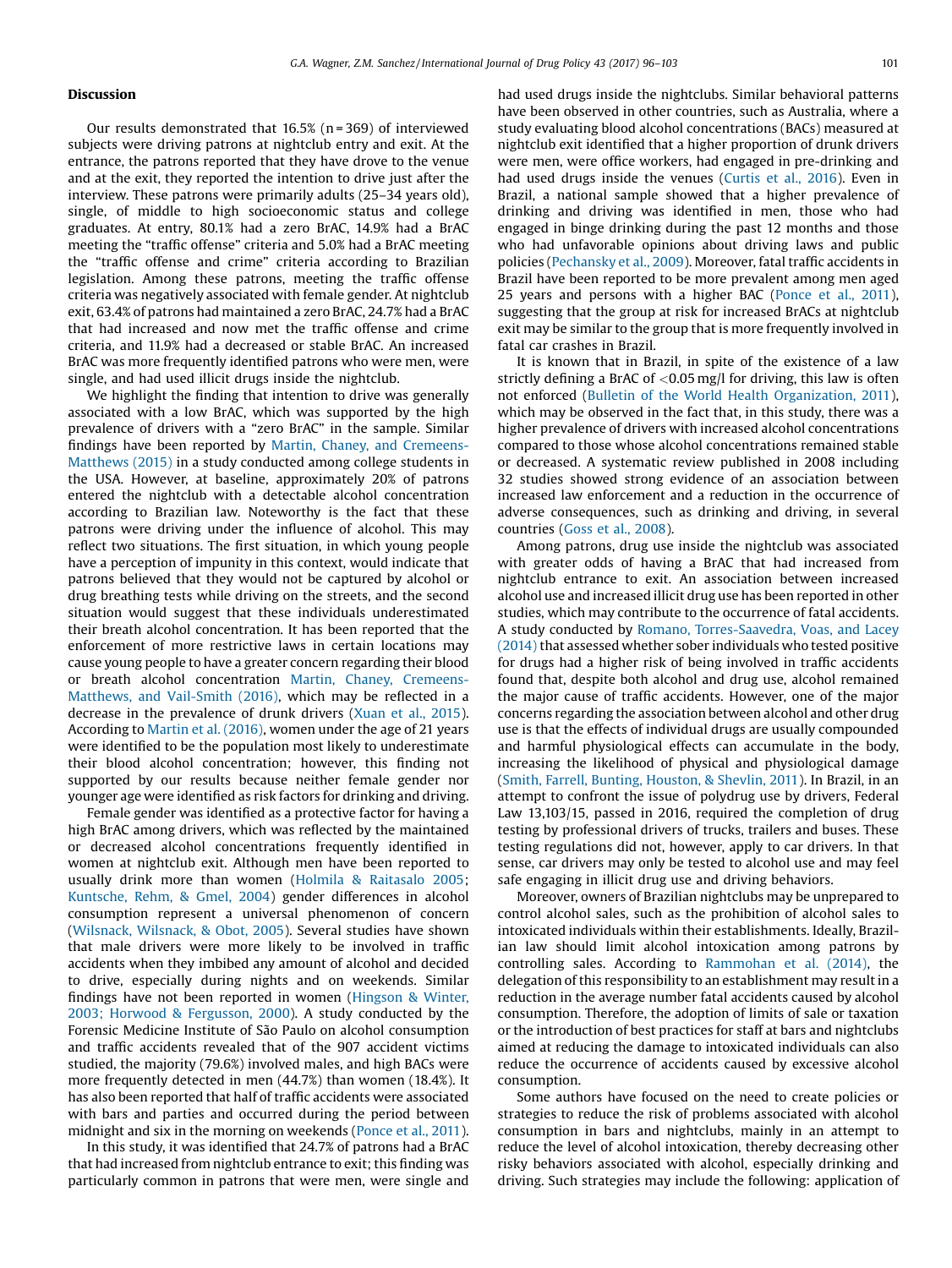<span id="page-6-0"></span>tests to determine the extent to which a person is 'drunk' through the use of breathalyzer equipment; implementation and enforcement of consequences such as traffic tickets; using advertising to increase awareness of the high risk of being caught and punished; and, most importantly, increasing political will to support these strategies (Graham et al., 2014; Jones, Hughes, Atkinson, & Bellis, 2011).

Our study has some limitations. First, this study included a population-based sample of nightclub patrons in the City of São Paulo, and these results cannot be extrapolated to the general Brazilian population. The main limitation of this study was the acceptance rate (66%) among the sampled nightclubs, which may have compromised the inclusion of certain categories of patrons. The 76% follow-up rate shows that a portion of the entrance sample was lost; however, to minimize the bias, the nightclub patrons lost to follow-up were corrected for by weighting. We hypothesize that patrons who were intoxicated may have been more likely to leave the establishment without participating in the exit interview. Thus, the number of non-intoxicated patrons may be overestimated. Finally, considering that only regular nightclubs with entrance and exit control were included and that these almost always charge an entrance fee, our final sample included wealthier patrons. In addition, the funk parties that happen in slum area streets or sheds were not included on the sample.

We noted that a large proportion of patrons did not appear to feel intimidated by the Brazilian "Dry Law", which suggests the need for law enforcement and more sobriety checkpoints. Even in the context of an extremely restrictive law, these regulations appeared not to be feared by patrons. However, the force behind this law depends on the political will to create strategies to support the enforcement of drinking and driving laws.

## Role of funding Source

Funding for this study was provided by the São Paulo State Research Support Foundation (Fundação de Amparo a Pesquisa do Estado de São Paulo – FAPESP), Grant number 11/51658-0. The FAPESP had no further role in study design, the collection, analysis and interpretation of data, the writing of the report or the decision to submit the paper for publication.

## Conflict of interest statement

The authors are aware of the Journal's conflict of interest policy and have no related activities to disclose.

#### References

- Bulletin of the World Health Organization (2011), 89, 474–475. doi:10.2471/ BLT.11.020711.
- Calafat, A., [Adrover-Roig,](http://refhub.elsevier.com/S0955-3959(17)30059-2/sbref0010) D., Blay, N., Juan, M., Bellis, M., Hughes, K., et al. (2009). Which young people accept a lift from a drunk or [drugged](http://refhub.elsevier.com/S0955-3959(17)30059-2/sbref0010) driver? Accident Analysis & Prevention, 41(4), 703–709. [http://dx.doi.org/10.1016/j.aap.2009.03.](http://refhub.elsevier.com/S0955-3959(17)30059-2/sbref0010)  $009$
- Calafat, A., Blay, N. T., Hughes, K., Bellis, M., Juan, M., Duch, M., et al. (2011). [Nightlife](http://refhub.elsevier.com/S0955-3959(17)30059-2/sbref0015) young risk behaviours in [Mediterranean](http://refhub.elsevier.com/S0955-3959(17)30059-2/sbref0015) versus other European cities: Are [stereotypes](http://refhub.elsevier.com/S0955-3959(17)30059-2/sbref0015) true? European Journal of Public Health, 21(3), 311–315. http://dx. [doi.org/10.1093/eurpub/ckq141.](http://dx.doi.org/10.1093/eurpub/ckq141)
- Carlini, C., Andreoni, S., Martins, S. S., [Benjamin,](http://refhub.elsevier.com/S0955-3959(17)30059-2/sbref0020) M., Sanudo, A., & Sanchez, Z. M. (2014). [Environmental](http://refhub.elsevier.com/S0955-3959(17)30059-2/sbref0020) characteristics associated with alcohol intoxication among patrons in Brazilian [nightclubs.](http://refhub.elsevier.com/S0955-3959(17)30059-2/sbref0020) Drug and Alcohol Review, 33(4), 358–366. [http://dx.doi.org/10.1111/dar.12155.](http://dx.doi.org/10.1111/dar.12155)
- Clapp, J. D., Holmes, M. R., Reed, M. B., [Shillington,](http://refhub.elsevier.com/S0955-3959(17)30059-2/sbref0025) A. M., Freisthler, B., & Lange, J. E. (2007). Measuring college students' alcohol [consumption](http://refhub.elsevier.com/S0955-3959(17)30059-2/sbref0025) in natural drinking environments: Field [methodologies](http://refhub.elsevier.com/S0955-3959(17)30059-2/sbref0025) for bars and parties. Evaluation Review, 31 (5), 469–489. [http://dx.doi.org/10.1177/0193841X07303582.](http://refhub.elsevier.com/S0955-3959(17)30059-2/sbref0025)
- Curtis, A., Coomber, K., Hyder, S., Droste, N., Pennay, A., [Jenkinson,](http://refhub.elsevier.com/S0955-3959(17)30059-2/sbref0030) R., et al. (2016). [Prevalence](http://refhub.elsevier.com/S0955-3959(17)30059-2/sbref0030) and correlates of drink driving within patrons of Australian nighttime [entertainment](http://refhub.elsevier.com/S0955-3959(17)30059-2/sbref0030) precincts. Accident Analysis and Prevention, 95(PtA), 187– 191. [http://dx.doi.org/10.1016/j.aap.2016.07.018.](http://refhub.elsevier.com/S0955-3959(17)30059-2/sbref0030)
- Goss, C. W., Van Bramer, L. D., Gliner, J. A., Porter, T. R., Roberts, I. G., & [Diguiseppi,](http://refhub.elsevier.com/S0955-3959(17)30059-2/sbref0035) C. (2008). Increased police patrols for preventing [alcohol-impaired](http://refhub.elsevier.com/S0955-3959(17)30059-2/sbref0035) driving. The Cochrane Database of Systematic Reviews, 8(4), D005242. [http://dx.doi.org/](http://refhub.elsevier.com/S0955-3959(17)30059-2/sbref0035) [10.1002/14651858.CD005242.](http://dx.doi.org/10.1002/14651858.CD005242)
- Graham, K., Miller, P., [Chikritzhs,](http://refhub.elsevier.com/S0955-3959(17)30059-2/sbref0040) T., Bellis, M. A., Clapp, J. D., Hughes, K., et al. (2014). Reducing [intoxication](http://refhub.elsevier.com/S0955-3959(17)30059-2/sbref0040) among bar patrons: Some lessons from prevention of drinking and driving. Addiction, 109(5), 693–698. [http://dx.doi.org/10.1111/](http://refhub.elsevier.com/S0955-3959(17)30059-2/sbref0040) [add.12247.](http://dx.doi.org/10.1111/add.12247)
- [Gruenewald,](http://refhub.elsevier.com/S0955-3959(17)30059-2/sbref0045) P. J., Stockwell, T., Beel, A., & Dyskin, E. V. (1999). Beverage sales and drinking and driving: The role of [on-premise](http://refhub.elsevier.com/S0955-3959(17)30059-2/sbref0045) drinking places. Journal of Studies on [Alcohol](http://refhub.elsevier.com/S0955-3959(17)30059-2/sbref0045), 60(1), 47–53.
- Hingson, R., & Winter, M. (2003). Epidemiology and [consequences](http://refhub.elsevier.com/S0955-3959(17)30059-2/sbref0050) of drinking and driving. Alcohol [Research](http://refhub.elsevier.com/S0955-3959(17)30059-2/sbref0050) & Health: The Journal of the National Institute on Alcohol Abuse and [Alcoholism](http://refhub.elsevier.com/S0955-3959(17)30059-2/sbref0050), 27(1), 63–78.
- Holmila, M., & Raitasalo, K. (2005). Gender [differences](http://refhub.elsevier.com/S0955-3959(17)30059-2/sbref0055) in drinking: Why do they still exist? Addiction, 100(12), 1763–1769. [http://dx.doi.org/10.1111/j.1360-0443.](http://refhub.elsevier.com/S0955-3959(17)30059-2/sbref0055) [2005.01249.x.](http://dx.doi.org/10.1111/j.1360-0443.2005.01249.x)
- Horwood, L. J., & [Fergusson,](http://refhub.elsevier.com/S0955-3959(17)30059-2/sbref0060) D. M. (2000). Drink driving and traffic accidents in young people. Accident Analysis and [Prevention](http://refhub.elsevier.com/S0955-3959(17)30059-2/sbref0060), 32(6), 805–814.
- Jones, L., Hughes, K., [Atkinson,](http://refhub.elsevier.com/S0955-3959(17)30059-2/sbref0065) A. M., & Bellis, M. A. (2011). Reducing harm in drinking [environments:](http://refhub.elsevier.com/S0955-3959(17)30059-2/sbref0065) A systematic review of effective approaches. Health & Place, 17(2), 508–518. [http://dx.doi.org/10.1016/j.healthplace.2010.12.006.](http://refhub.elsevier.com/S0955-3959(17)30059-2/sbref0065)
- Kuntsche, E., Rehm, J., & Gmel, G. (2004). [Characteristics](http://refhub.elsevier.com/S0955-3959(17)30059-2/sbref0070) of heavy episodic drinkers in Europe. Social Science and Medicine, 59(1), 113–127. [http://dx.doi.org/10.1016/](http://refhub.elsevier.com/S0955-3959(17)30059-2/sbref0070) [j.socscimed.2003.10.009.](http://dx.doi.org/10.1016/j.socscimed.2003.10.009)
- Lomba, L., Apostolo, J., & Mendes, F. (2009). Drugs and alcohol [consumption](http://refhub.elsevier.com/S0955-3959(17)30059-2/sbref0075) and sexual behaviours in night [recreational](http://refhub.elsevier.com/S0955-3959(17)30059-2/sbref0075) settings in Portugal. Adicciones, 21, 309– [325](http://refhub.elsevier.com/S0955-3959(17)30059-2/sbref0075).
- Lwanga, S. K., & Lemeshow, S. (1991). Sample size [determination](http://refhub.elsevier.com/S0955-3959(17)30059-2/sbref0080) in health studies: A practical manual. Geneva: World Health [Organization](http://refhub.elsevier.com/S0955-3959(17)30059-2/sbref0080).
- Malta, D. C., Berna, R. T., Silva, M. M., Claro, R. M., Silva Júnior, J. B., & Reis, A. A. [\(2014\).](http://refhub.elsevier.com/S0955-3959(17)30059-2/sbref0085) [Consumption](http://refhub.elsevier.com/S0955-3959(17)30059-2/sbref0085) of alcoholic beverages, driving vehicles, a balance of dry law, Brazil 2007–2013. Revista de Saude [Publica](http://refhub.elsevier.com/S0955-3959(17)30059-2/sbref0085), 48(4), 692–966.
- Martin, R. J., Chaney, B. H., & [Cremeens-Matthews,](http://refhub.elsevier.com/S0955-3959(17)30059-2/sbref0090) J. (2015). Examination of breath alcohol [concentration](http://refhub.elsevier.com/S0955-3959(17)30059-2/sbref0090) (BrAC) levels, alcohol use disorders identification test [\(AUDIT-C\)](http://refhub.elsevier.com/S0955-3959(17)30059-2/sbref0090) classification, and intended plans for getting home among barattending college students. The American Journal on [Addictions](http://refhub.elsevier.com/S0955-3959(17)30059-2/sbref0090), 24(4), 285–288. [http://dx.doi.org/10.1111/ajad.12196.](http://dx.doi.org/10.1111/ajad.12196)
- Martin, R. J., Chaney, B. H., [Cremeens-Matthews,](http://refhub.elsevier.com/S0955-3959(17)30059-2/sbref0095) J., & Vail-Smith, K. (2016). Perceptions of Breath Alcohol [Concentration](http://refhub.elsevier.com/S0955-3959(17)30059-2/sbref0095) (BrAC) levels among a sample of bar patrons with BrAC values of 0.08% or higher. [Psychology](http://refhub.elsevier.com/S0955-3959(17)30059-2/sbref0095) of Addictive Behaviors, 30(6), 680-685. [http://dx.doi.org/10.1037/adb0000203.](http://refhub.elsevier.com/S0955-3959(17)30059-2/sbref0095)
- [Pechansky,](http://refhub.elsevier.com/S0955-3959(17)30059-2/sbref0100) F., De Boni, R., Diemen, L. V., Bumaguin, D., Pinsky, I., Zaleski, M., et al. (2009). Highly reported [prevalence](http://refhub.elsevier.com/S0955-3959(17)30059-2/sbref0100) of drinking and driving in Brazil: Data from the first [representative](http://refhub.elsevier.com/S0955-3959(17)30059-2/sbref0100) household study. Revista Brasileira de Psiquiatria, 31(2), 125–[130.](http://refhub.elsevier.com/S0955-3959(17)30059-2/sbref0100)
- Perham, N., Moore, S. C., Shepherd, J., & Cusens, B. (2007). Identifying [drunkenness](http://refhub.elsevier.com/S0955-3959(17)30059-2/sbref0105) in the night-time economy. Addiction, 102(3), 377–380. [http://dx.doi.org/](http://refhub.elsevier.com/S0955-3959(17)30059-2/sbref0105) [10.1111/j.1360-0443.2006.01699.x.](http://dx.doi.org/10.1111/j.1360-0443.2006.01699.x)
- Ponce, J. C., Munoz, D. R., [Andreuccetti,](http://refhub.elsevier.com/S0955-3959(17)30059-2/sbref0110) G., de Carvalho, D. G., & Leyton, V. (2011). [Alcohol-related](http://refhub.elsevier.com/S0955-3959(17)30059-2/sbref0110) traffic accidents with fatal outcomes in the city of Sao Paulo. Accident Analysis & Prevention, 43(3), 782–787. [http://dx.doi.org/10.1016/j.](http://refhub.elsevier.com/S0955-3959(17)30059-2/sbref0110) [aap.2010.10.025.](http://dx.doi.org/10.1016/j.aap.2010.10.025)
- [Rammohan,](http://refhub.elsevier.com/S0955-3959(17)30059-2/sbref0115) V., Hahn, R. A., Elder, R., Brewer, R., Fielding, J., Naimi, T. S., Toomey, T. L., et al. (2014). Effects of dram shop liability and enhanced [overservice](http://refhub.elsevier.com/S0955-3959(17)30059-2/sbref0115) law enforcement initiatives on excessive alcohol [consumption](http://refhub.elsevier.com/S0955-3959(17)30059-2/sbref0115) and related harms: Two [community](http://refhub.elsevier.com/S0955-3959(17)30059-2/sbref0115) guide systematic reviews. American Journal of Preventive Medicine, 41(3), 334–343. [http://dx.doi.org/10.1016/j.amepre.2011.06.027.](http://refhub.elsevier.com/S0955-3959(17)30059-2/sbref0115)
- Rao, J. N. K., & Scott, A. J. (1987). On simple [adjustment](http://refhub.elsevier.com/S0955-3959(17)30059-2/sbref0120) to chi-square test with sample survey data. The Annals of [Statistics](http://refhub.elsevier.com/S0955-3959(17)30059-2/sbref0120), 15(1), 385–397.
- Dispõe sobre os procedimentos a serem adotados pelas autoridades de trânsito e seus agentes na fiscalização do consumo de álcool ou de outra substância psicoativa que determine dependência, para aplicação do disposto nos arts.165, 276, 277 e 306 da Lei nº 9.503, de 23 de setembro de 1997-Código de Trânsito Brasileiro (CTB).
- Romano, E., [Torres-Saavedra,](http://refhub.elsevier.com/S0955-3959(17)30059-2/sbref0130) P., Voas, R. B., & Lacey, J. H. (2014). Drugs and alcohol: Their [relative](http://refhub.elsevier.com/S0955-3959(17)30059-2/sbref0130) crash risk. Journal of Studies on Alcohol and Drugs, 75(1), 56–64.
- Sanchez, Z. M., Ribeiro, K. J., & Wagner, G. A. (2015). Binge drinking [associations](http://refhub.elsevier.com/S0955-3959(17)30059-2/sbref0135) with patrons' risk behaviors and alcohol effects after leaving a [nightclub:](http://refhub.elsevier.com/S0955-3959(17)30059-2/sbref0135) Sex [differences](http://refhub.elsevier.com/S0955-3959(17)30059-2/sbref0135) in the Balada com Ciência portal survey study in Brazil. PLoS One, 10 (8), e0133646. [http://dx.doi.org/10.1371/journal.pone.0133646.](http://refhub.elsevier.com/S0955-3959(17)30059-2/sbref0135)
- Santos, M. G., Paes, A. T., Sanudo, A., [Andreoni,](http://refhub.elsevier.com/S0955-3959(17)30059-2/sbref0140) S., & Sanchez, Z. M. (2015). Gender differences in [predrinking](http://refhub.elsevier.com/S0955-3959(17)30059-2/sbref0140) behavior among nightclubs' patrons. Alcoholism, Clinical and Experimental Research, 39(7), 1243–1252. [http://dx.doi.org/10.1111/](http://refhub.elsevier.com/S0955-3959(17)30059-2/sbref0140) [acer.12756.](http://dx.doi.org/10.1111/acer.12756)
- Sañudo, A., [Andreoni,](http://refhub.elsevier.com/S0955-3959(17)30059-2/sbref0145) S., & Sanchez, Z. M. (2015). Polydrug use among nightclub patrons in a megacity: A latent class analysis. [International](http://refhub.elsevier.com/S0955-3959(17)30059-2/sbref0145) Journal of Drug Policy, 26(12), 1207–1214. [http://dx.doi.org/10.1016/j.drugpo.2015.07.012.](http://refhub.elsevier.com/S0955-3959(17)30059-2/sbref0145)
- Smith, G. W., Farrell, M., Bunting, B. P., [Houston,](http://refhub.elsevier.com/S0955-3959(17)30059-2/sbref0150) J. E., & Shevlin, M. (2011). Patterns of polydrug use in Great Britain: Findings from a national household [population](http://refhub.elsevier.com/S0955-3959(17)30059-2/sbref0150) survey. Drug and Alcohol Dependence, 113(2-3), 222-228. [http://dx.doi.org/](http://refhub.elsevier.com/S0955-3959(17)30059-2/sbref0150) [10.1016/j.drugalcdep.2010.08.010.](http://dx.doi.org/10.1016/j.drugalcdep.2010.08.010)
- Taylor, B., Irving, H., Kanteres, F., Room, R., Borges, G., [Cherpitel,](http://refhub.elsevier.com/S0955-3959(17)30059-2/sbref0155) C., et al. (2010). The more you drink the harder you fall: A systematic review and [meta-analysis](http://refhub.elsevier.com/S0955-3959(17)30059-2/sbref0155) of how acute alcohol [consumption](http://refhub.elsevier.com/S0955-3959(17)30059-2/sbref0155) and injury or collision risk increase together.